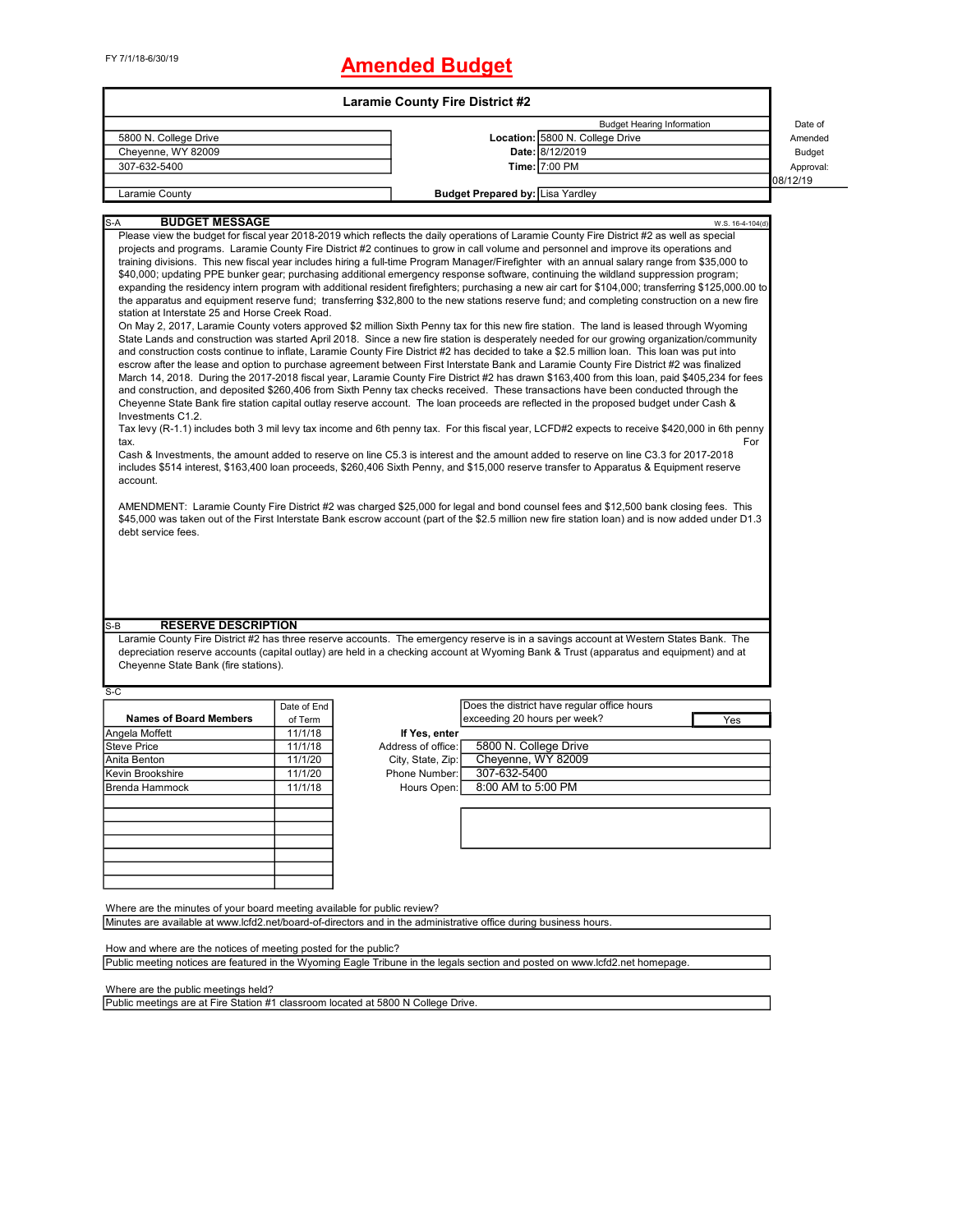### **AMENDED BUDGET SUMMARY**

|       | <b>OVERVIEW</b>                                             | 2016-2017<br>Actual | 2017-2018<br>Estimated | 2018-2019<br>Proposed | Final Approval | Amended<br><b>Budget</b> |
|-------|-------------------------------------------------------------|---------------------|------------------------|-----------------------|----------------|--------------------------|
| $S-1$ | <b>Total Budgeted Expenditures</b>                          | \$1,332,723         | \$1,627,140            | \$3,709,643           | \$3,950,039    | \$3,995,039              |
| $S-2$ | <b>Total Principal to Pay on Debt</b>                       | \$0                 | \$0                    | \$340,000             | \$340,000      | \$340,000                |
| $S-3$ | <b>Total Change to Restricted Funds</b>                     | $-$47.466$          | \$34,564               | \$20,164              | \$157,800      | \$157,800                |
|       |                                                             |                     |                        |                       |                |                          |
| $S-4$ | <b>Total General Fund and Forecasted Revenues Available</b> | \$1,690,145         | \$4,457,230            | \$4,693,157           | \$4,972,590    | \$4,974,938              |
| $S-5$ | Amount requested from County Commissioners                  | \$1,119,163         | \$1,346,876            | \$1,585,006           | \$1,791,439    | \$1,791,439              |
|       |                                                             |                     |                        |                       |                |                          |
| $S-6$ | <b>Additional Funding Needed:</b>                           |                     |                        | \$0                   | \$0            | \$0                      |

|        | <b>REVENUE SUMMARY</b>                       | 2016-2017   | 2017-2018   | 2018-2019   | <b>Final Approval</b>           | Amended       |
|--------|----------------------------------------------|-------------|-------------|-------------|---------------------------------|---------------|
|        |                                              | Actual      | Estimated   | Proposed    |                                 | <b>Budget</b> |
|        |                                              |             |             |             |                                 |               |
| $S-7$  | <b>Operating Revenues</b>                    | \$12,021    | \$2,250     | \$0         | \$0                             | \$0           |
| $S-8$  | Tax levy (From the County Treasurer)         | \$1,119,163 | \$1,346,876 | \$1,585,006 | \$1,791,439                     | \$1,791,439   |
| $S-9$  | <b>Government Support</b>                    | \$22,968    | \$0         | \$90,000    | \$90,000                        | \$90,000      |
| $S-10$ | <b>Grants</b>                                | \$89,734    | \$62,080    | \$39,300    | \$39,300                        | \$39,300      |
| $S-11$ | Other County Support (Not from Co. Treas.)   | \$0         | \$0         | \$0         | \$0                             | \$0           |
| $S-12$ | <b>Miscellaneous</b>                         | \$83,235    | \$182,999   | \$175,500   | \$175,500                       | \$175,500     |
| $S-13$ | <b>Other Forecasted Revenue</b>              | \$0         | \$2,500,000 | \$0         | \$0                             | \$0           |
| $S-14$ | <b>Total Revenue</b>                         | \$1,327,120 | \$4,094,205 | \$1,889,806 | \$2,096,239                     | \$2,096,239   |
|        | FY 7/1/18-6/30/19                            |             |             |             | Laramie County Fire District #2 |               |
|        |                                              | 2016-2017   | 2017-2018   | 2018-2019   |                                 | Amended       |
|        | <b>EXPENDITURE SUMMARY</b>                   | Actual      | Estimated   | Proposed    | <b>Final Approval</b>           | <b>Budget</b> |
|        |                                              |             |             |             |                                 |               |
| $S-15$ | <b>Capital Outlay</b>                        | \$167,492   | \$464,322   | \$2,307,500 | \$2,480,600                     | \$2,480,600   |
| $S-16$ | <b>Interest and Fees On Debt</b>             | \$0         | \$2,253     | \$60,000    | \$60,000                        | \$105,000     |
| $S-17$ | <b>Administration</b>                        | \$169,102   | \$161,982   | \$179,550   | \$181,650                       | \$181,650     |
| $S-18$ | <b>Operations</b>                            | \$874,543   | \$872,256   | \$1,011,174 | \$1,071,674                     | \$1,071,674   |
| $S-19$ | <b>Indirect Costs</b>                        | \$121,586   | \$126,328   | \$151,419   | \$156,116                       | \$156,116     |
|        |                                              |             |             |             |                                 |               |
| $S-20$ | <b>Total Expenditures</b>                    | \$1,332,723 | \$1,627,140 | \$3,709,643 | \$3,950,039                     | \$3,995,039   |
|        |                                              |             |             |             |                                 |               |
|        | <b>DEBT SUMMARY</b>                          | 2016-2017   | 2017-2018   | 2018-2019   | <b>Final Approval</b>           | Amended       |
|        |                                              | Actual      | Estimated   | Proposed    |                                 | <b>Budget</b> |
|        |                                              |             |             |             |                                 |               |
| $S-21$ | <b>Principal Paid on Debt</b>                | \$0         | \$0         | \$340,000   | \$340,000                       | \$340,000     |
|        |                                              | 2016-2017   | 2017-2018   | 2018-2019   |                                 | Amended       |
|        | <b>CASH AND INVESTMENTS</b>                  | Actual      | Estimated   | Proposed    | <b>Final Approval</b>           | <b>Budget</b> |
|        |                                              |             |             |             |                                 |               |
| $S-22$ | TOTAL GENERAL FUNDS                          | \$363,025   | \$363,025   | \$2,803,351 | \$2,876,351                     | \$2,878,699   |
|        |                                              |             |             |             |                                 |               |
|        | <b>Summary of Reserve Funds</b>              |             |             |             |                                 |               |
| $S-23$ | <b>Beginning Balance in Reserve Accounts</b> |             |             |             |                                 |               |
| $S-24$ | a. Depreciation Reserve                      | \$329,119   | \$281.653   | \$315.738   | \$315.738                       | \$315.738     |
| $S-25$ | b. Other Reserve                             | \$0         | \$0         | \$0         | \$0                             | \$0           |
| $S-26$ | c. Emergency Reserve (Cash)                  | \$239,635   | \$239,635   | \$240,114   | \$240,114                       | \$240,114     |
|        | Total Reserves (a+b+c)                       | \$568,754   | \$521,288   | \$555,852   | \$555,852                       | \$555,852     |
| $S-27$ | Amount to be added                           |             |             |             |                                 |               |
| $S-28$ | a. Depreciation Reserve                      | \$21,878    | \$439,319   | \$20.164    | \$157,800                       | \$157,800     |
| $S-29$ | b. Other Reserve                             | \$0         | \$0         | \$0         | \$0                             | \$0           |
| $S-30$ | c. Emergency Reserve (Cash)                  | \$0         | \$479       | \$0         | \$0                             | \$0           |
|        | Total to be added (a+b+c)                    | \$21,878    | \$439,798   | \$20,164    | \$157,800                       | \$157,800     |
|        |                                              |             |             |             |                                 |               |
| $S-31$ | <b>Subtotal</b>                              | \$590.632   | \$961,086   | \$576.016   | \$713,652                       | \$713.652     |
| $S-32$ | Less Total to be spent                       | \$69,344    | \$405,234   | \$0         | \$0                             | \$0           |
| $S-33$ | TOTAL RESERVES AT END OF FISCAL YEAR         | \$521,288   | \$555,852   | \$576,016   | \$713,652                       | \$713,652     |
|        |                                              |             |             |             | <b>End of Summarv</b>           |               |

Date adopted by Special District 7/9/2018

*Budget Officer / District Official (if not same as "Submitted by")*

Cheyenne, WY 82009 **DISTRICT ADDRESS:** 5800 N. College Drive **PREPARED** BY: Lisa Yardley

**DISTRICT PHONE:** 307-632-5400

1/29/18 *Form approved by Wyoming Department of Audit, Public Funds Division* FY 7/1/18-6/30/19 *Prepared in compliance with the Uniform Municipal Fiscal Procedures Act (W.S. 16-4-101 through 124) as it applies.*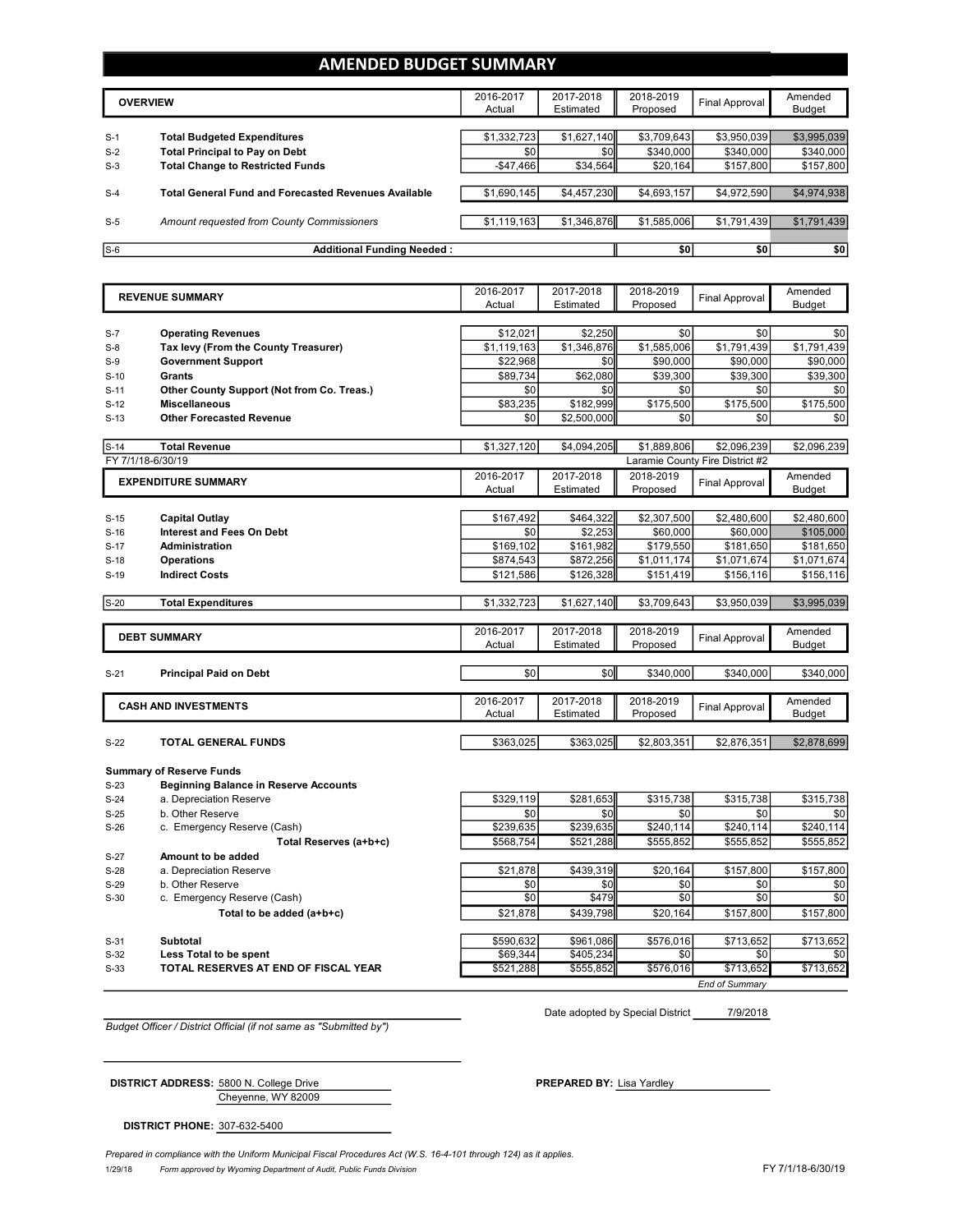## **Amended Budget**

Laramie County Fire District #2

**NAME OF DISTRICT/BOARD**

**FYE** 6/30/2019

|           | NAME OF DISTRICT/BOA                           |                     |                        |                       |                       |                          |
|-----------|------------------------------------------------|---------------------|------------------------|-----------------------|-----------------------|--------------------------|
|           | PROPERTY TAXES AND ASSESSMENTS                 |                     |                        |                       |                       |                          |
|           |                                                |                     |                        |                       |                       |                          |
|           |                                                | 2016-2017<br>Actual | 2017-2018<br>Estimated | 2018-2019<br>Proposed | <b>Final Approval</b> | Amended<br><b>Budget</b> |
| $R-1$     | <b>Property Taxes and Assessments Received</b> |                     |                        |                       |                       |                          |
| $R-1.1$   | Tax Levy (From the County Treasurer)           | \$1,119,163         | \$1,346,876            | \$1,585,006           | \$1,791,439           | \$1,791,439              |
| $R-1.2$   | <b>Other County Support</b>                    |                     |                        |                       |                       |                          |
|           |                                                |                     |                        |                       |                       |                          |
|           | <b>FORECASTED REVENUE</b>                      |                     |                        |                       |                       |                          |
|           |                                                | 2016-2017           | 2017-2018              | 2018-2019             |                       | Amended                  |
|           |                                                | Actual              | Estimated              | Proposed              | <b>Final Approval</b> | <b>Budget</b>            |
| $R-2$     | <b>Revenues from Other Governments</b>         |                     |                        |                       |                       |                          |
| $R-2.1$   | State Aid                                      |                     |                        |                       |                       |                          |
| $R-2.2$   | Additional County Aid (non-treasurer)          |                     |                        |                       |                       |                          |
| $R-2.3$   | City (or Town) Aid                             |                     |                        |                       |                       |                          |
| $R - 2.4$ | 5th Penny<br>Other (Specify)                   | \$22.968            | \$0                    | \$90,000              | \$90,000              | \$90,000                 |
| $R-2.5$   | <b>Total Government Support</b>                | \$22,968            | \$0                    | \$90,000              | \$90,000              | \$90,000                 |
| $R-3$     | <b>Operating Revenues</b>                      |                     |                        |                       |                       |                          |
| $R-3.1$   | <b>Customer Charges</b>                        |                     |                        |                       |                       |                          |
| $R-3.2$   | Sales of Goods or Services                     | \$12,021            | \$2.250                | \$0                   |                       |                          |
| $R-3.3$   | <b>Other Assessments</b>                       |                     |                        |                       |                       |                          |
| $R-3.4$   | <b>Total Operating Revenues</b>                | \$12,021            | \$2,250                | $\overline{50}$       | \$0                   | \$0                      |
| $R-4$     | Grants                                         |                     |                        |                       |                       |                          |
| $R-4.1$   | <b>Direct Federal Grants</b>                   | \$76,051            | \$30,747               | \$39.300              | \$39,300              | \$39,300                 |
| $R-4.2$   | Federal Grants thru State Agencies             |                     |                        |                       |                       |                          |
| $R-4.3$   | <b>Grants from State Agencies</b>              | \$13,683            | \$31,333               | \$0                   |                       |                          |
| $R-4.4$   | <b>Total Grants</b>                            | \$89.734            | \$62,080               | \$39,300              | \$39,300              | \$39,300                 |
| $R-5$     | <b>Miscellaneous Revenue</b>                   |                     |                        |                       |                       |                          |
| $R-5.1$   | Interest                                       | \$786               | \$915                  | \$400                 | \$400                 | \$400                    |
| $R-5.2$   | Other: Specify<br>Donations                    | \$650               | \$4,304                | \$100                 | \$100                 | \$100                    |
| $R-5.3$   | Other: See Additional                          | \$81,799            | \$177,780              | \$175,000             | \$175,000             | \$175,000                |
| $R-5.4$   | <b>Total Miscellaneous</b>                     | \$83,235            | \$182,999              | \$175,500             | \$175,500             | \$175,500                |
| $R-5.5$   | <b>Total Forecasted Revenue</b>                | \$207,958           | \$247,329              | \$304,800             | \$304,800             | \$304,800                |
| $R-6$     | <b>Other Forecasted Revenue</b>                |                     |                        |                       |                       |                          |
| $R-6.1$   | a. Other past due-as estimated by Co. Treas.   |                     |                        |                       |                       |                          |
| $R-6.2$   | b. Other forecasted revenue (specify):         |                     |                        |                       |                       |                          |
| $R-6.3$   | Loan - First Interstate Bank - Fire Stati      |                     | \$2,500.000            |                       |                       |                          |
| $R-6.4$   |                                                |                     |                        |                       |                       |                          |
| $R-6.5$   |                                                |                     |                        |                       |                       |                          |
| $R-6.6$   | Total Other Forecasted Revenue (a+b)           | \$0                 | \$2,500,000            | \$0                   | \$0                   | \$0                      |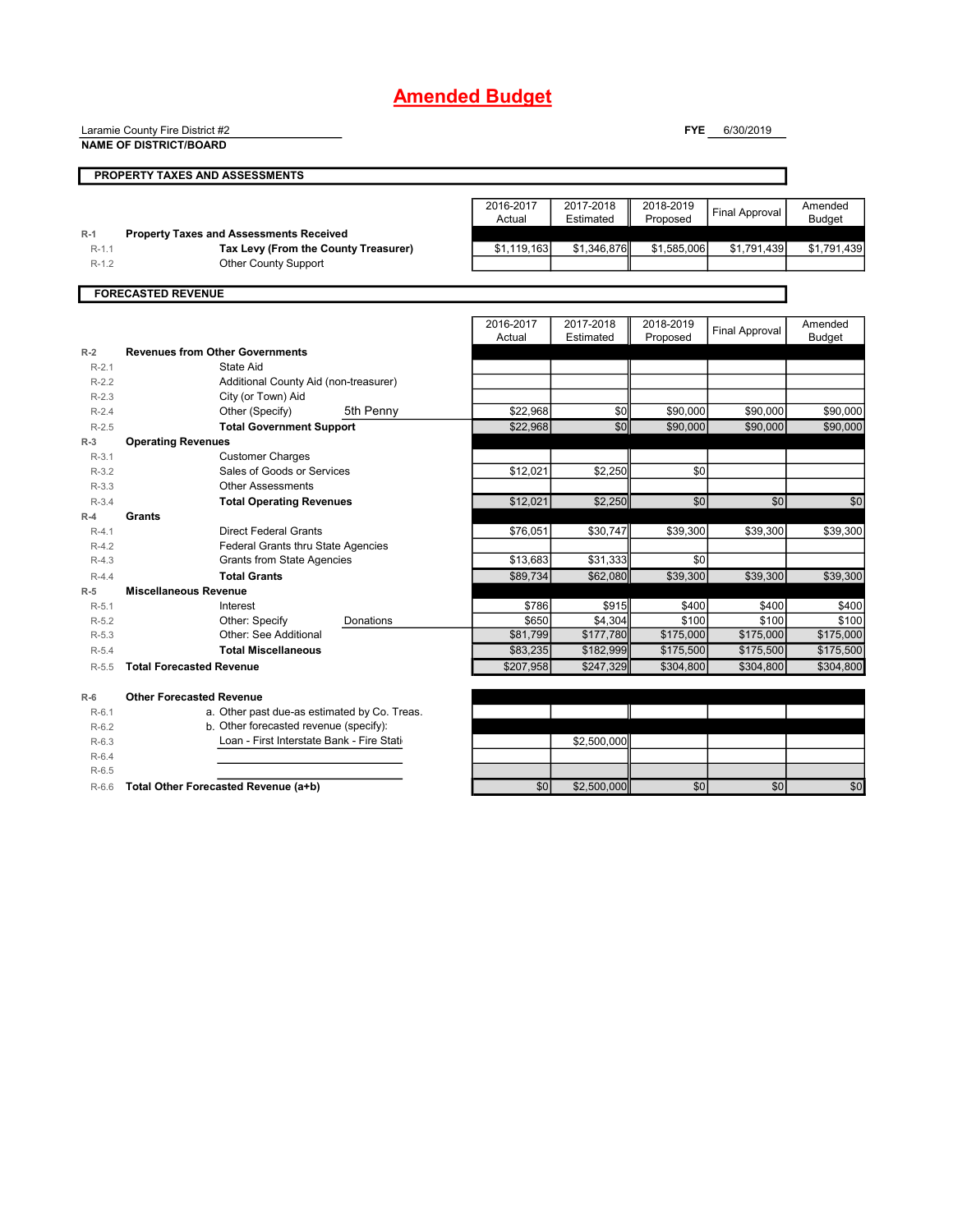Laramie County Fire District #2 **NAME OF DISTRICT/BOARD**

Amended Budget

#### **CAPITAL OUTLAY BUDGET**

|         |                             |                         | 2016-2017<br>Actual | 2017-2018<br>Estimated | 2018-2019<br>Proposed | Final Approval | Amended<br><b>Budget</b> |
|---------|-----------------------------|-------------------------|---------------------|------------------------|-----------------------|----------------|--------------------------|
| $E-1$   | <b>Capital Outlay</b>       |                         |                     |                        |                       |                |                          |
| $E-1.1$ |                             | <b>Real Property</b>    | \$0                 |                        |                       |                |                          |
| $E-1.2$ |                             | Vehicles                | \$111.121           | \$0                    | \$0                   |                |                          |
| $E-1.3$ |                             | <b>Office Equipment</b> | \$5,714             | \$8,630                | \$7,500               | \$9,000        | \$9,000                  |
| $E-1.4$ |                             | Other (Specify)         |                     |                        |                       |                |                          |
| $E-1.5$ |                             | St#1 Upgrades           | \$27,964            | \$0                    | \$0                   | \$15,000       | \$15,000                 |
| $E-1.6$ |                             | New Station 2 Project   | \$22,693            | \$455.692              | \$2,300,000           | \$2,456,600    | \$2,456,600              |
| $E-1.7$ |                             |                         |                     |                        |                       |                |                          |
| $E-1.8$ | <b>TOTAL CAPITAL OUTLAY</b> |                         | \$167,492           | \$464,322              | \$2,307,500           | \$2,480,600    | \$2,480,600              |

#### **ADMINISTRATION BUDGET** 2016-2017 Actual 2017-2018 Estimated 2018-2019 Proposed Final Approval Amended Budget **E-2** E-2.1 Administrator \$81,000 | \$83,430 | \$86,350 | \$86,350 | \$86,350 E-2.2 Secretary | \$48,333| \$51,500| \$55,000| \$55,000| \$55,000 E-2.3 Clerical E-2.4 Other (Specify) E-2.5 E-2.6 E-2.7 **E-3** E-3.1 Travel E-3.2 Mileage E-3.3 Other (Specify) E-3.4 Supplies | \$356| \$414|| \$2,500| \$2,500| \$2,500 E-3.5 E-3.6 **E-4** E-4.1 Legal | \$9,132 | \$477 || \$3,000 | \$3,000 | \$3,000 E-4.2 Accounting/Auditing 38,500 \$8,300 \$8,500 \$8,500 \$8,500 \$8,500 \$8,500 E-4.3 Other (Specify) E-4.4 Background checks \$616| \$220|| \$1,000| \$1,000| \$1,000 E-4.5 \$0 \$2,978 \$2,800 \$2,900 \$2,900 Station 2 Land Lease E-4.6 **E-5 Other Administrative Expenses** E-5.1 Office Supplies \$3,173 | \$3,170 | \$4,950 | \$4,950 | \$4,950 E-5.2 **Office equipment, rent & repair 62,763** \$2,763 \$2,375 \$2,350 \$2,350 \$2,350 \$2,350 E-5.3 Education E-5.4 Registrations \$3,223 | \$4,881|| \$3,500 | \$3,500 | \$3,500 E-5.5 Other (Specify) E-5.6 Bank service charge \$130 \$0|| \$100 \$100 \$100 E-5.7 Software and upgrades \$12,075 | \$4,037|| \$9,500 | \$11,500 | \$11,500 E-5.8 **E-6 TOTAL ADMINISTRATION** \$169,102 \$161,982 \$179,550 \$181,650 \$181,650 **Personnel Services Board Expenses Contractual Services Supplies**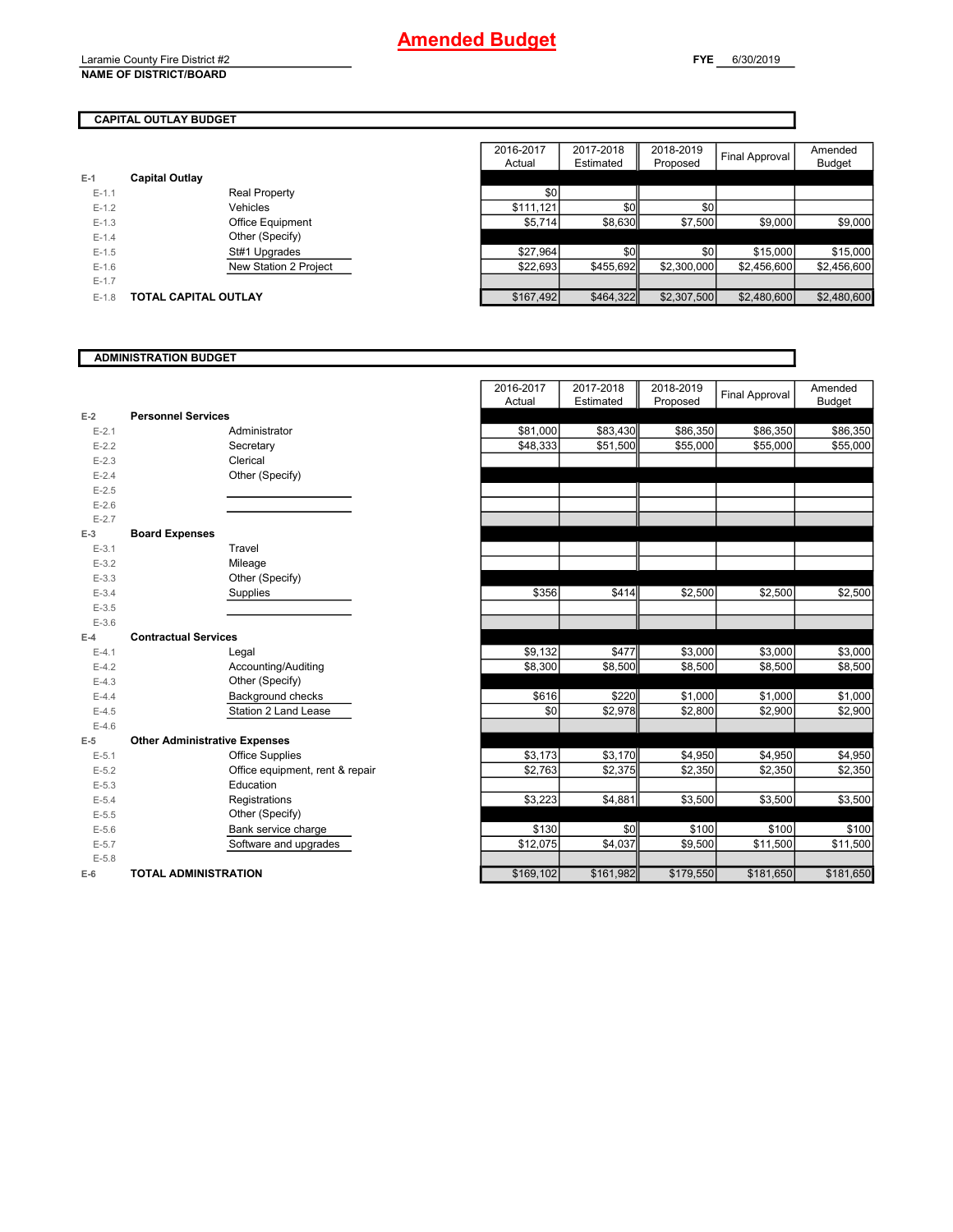Laramie County Fire District #2

#### **OPERATIONS BUDGET**

**FYE** 6/30/2019

|                      |                                            | 2016-2017<br>Actual | 2017-2018<br>Estimated | 2018-2019<br>Proposed | <b>Final Approval</b> | Amended<br><b>Budget</b> |
|----------------------|--------------------------------------------|---------------------|------------------------|-----------------------|-----------------------|--------------------------|
| $E-7$                | <b>Personnel Services</b>                  |                     |                        |                       |                       |                          |
| $E - 7.1$            | Wages--Operations                          | \$117,667           | \$123,600              | \$180,124             | \$180,124             | \$180,124                |
| $E - 7.2$            | Service Contracts                          |                     |                        |                       |                       |                          |
| $E - 7.3$            | Other (Specify)                            |                     |                        |                       |                       |                          |
| $E - 7.4$            | Volunteer stipends                         | \$103,215           | \$102,362              | \$75,000              | \$100,000             | \$100,000                |
| $E - 7.5$            | Residency program                          | \$24,015            | \$27,925               | \$43,200              | \$43,200              | \$43,200                 |
| $E - 7.6$            |                                            |                     |                        |                       |                       |                          |
| $E-8$                | <b>Travel</b>                              |                     |                        |                       |                       |                          |
| $E-8.1$              | Mileage                                    |                     |                        |                       |                       |                          |
| $E-8.2$              | Other (Specify)                            |                     |                        |                       |                       |                          |
| $E-8.3$              | Chief travel expenses                      | \$6,267             | \$12,635               | \$7,500               | \$7,500               | \$7,500                  |
| $E-8.4$              | Fuel                                       | \$26,714            | \$31,448               | \$29,000              | \$29,000              | \$29,000                 |
| $E-8.5$              |                                            |                     |                        |                       |                       |                          |
| $E-9$                | <b>Operating supplies (List)</b>           |                     |                        |                       |                       |                          |
| $E-9.1$              | Supplies                                   | \$32,301            | \$32,771               | \$31,050              | \$35,050              | \$35,050                 |
| $E-9.2$              | New equipment                              | \$68,565            | \$61,751               | \$144,000             | \$150,500             | \$150,500                |
| $E-9.3$              | Equip & apparatus maint                    | \$134,778           | \$108,655              | \$106,550             | \$115,050             | \$115,050                |
| $E-9.4$              | <b>Building maintenance</b>                | \$28,716            | \$24,968               | \$40,000              | \$40,000              | \$40,000                 |
| $E-9.5$              |                                            |                     |                        |                       |                       |                          |
| $E-10$               | <b>Program Services (List)</b>             |                     |                        |                       |                       |                          |
| $E-10.1$             | Retention & recruitment                    | \$24,120            | \$21,723               | \$25,500              | \$25,500              | \$25,500                 |
| $E-10.2$             | Public education                           | \$3,365             | \$13,188               | \$6,000               | \$7,500               | \$7,500                  |
| $E-10.3$             | Training/Education                         | \$103,990           | \$66,309               | \$65,500              | \$79,500              | \$79,500                 |
| $E-10.4$             | Resident supplies                          | \$16,144            | \$17,902               | \$28,000              | \$28,000              | \$28,000                 |
| $E-10.5$             |                                            |                     |                        |                       |                       |                          |
| $E-11$               | <b>Contractual Arrangements (List)</b>     |                     |                        |                       |                       |                          |
| $E-11.1$             | <b>Utilities</b>                           | \$45,198            | \$44,975               | \$54,250              | \$55,250              | \$55,250                 |
| $E-11.2$             |                                            |                     |                        |                       |                       |                          |
| $E-11.3$             |                                            |                     |                        |                       |                       |                          |
| $E-11.4$             |                                            |                     |                        |                       |                       |                          |
| $E-11.5$             |                                            |                     |                        |                       |                       |                          |
| $E-12$               | Other operations (Specify)                 |                     |                        |                       |                       |                          |
| $E-12.1$             | Personnel equipment<br>SLIB water cisterns | \$64,075<br>\$0     | \$64,047<br>\$20,000   | \$55,500<br>\$0       | \$55,500              | \$55,500                 |
| $E-12.2$<br>$E-12.3$ | Wildland fire program                      | \$75,414            | \$97,294               | \$100,000             | \$100,000             | \$100,000                |
| $E-12.4$             | Supplies for New St#2                      | \$0                 | \$703                  | \$20,000              | \$20,000              | \$20,000                 |
| $E-12.5$             |                                            |                     |                        |                       |                       |                          |
| $E-13$               | <b>TOTAL OPERATIONS</b>                    | \$874,543           | \$872,256              | \$1,011,174           | \$1,071,674           | \$1,071,674              |
|                      |                                            |                     |                        |                       |                       |                          |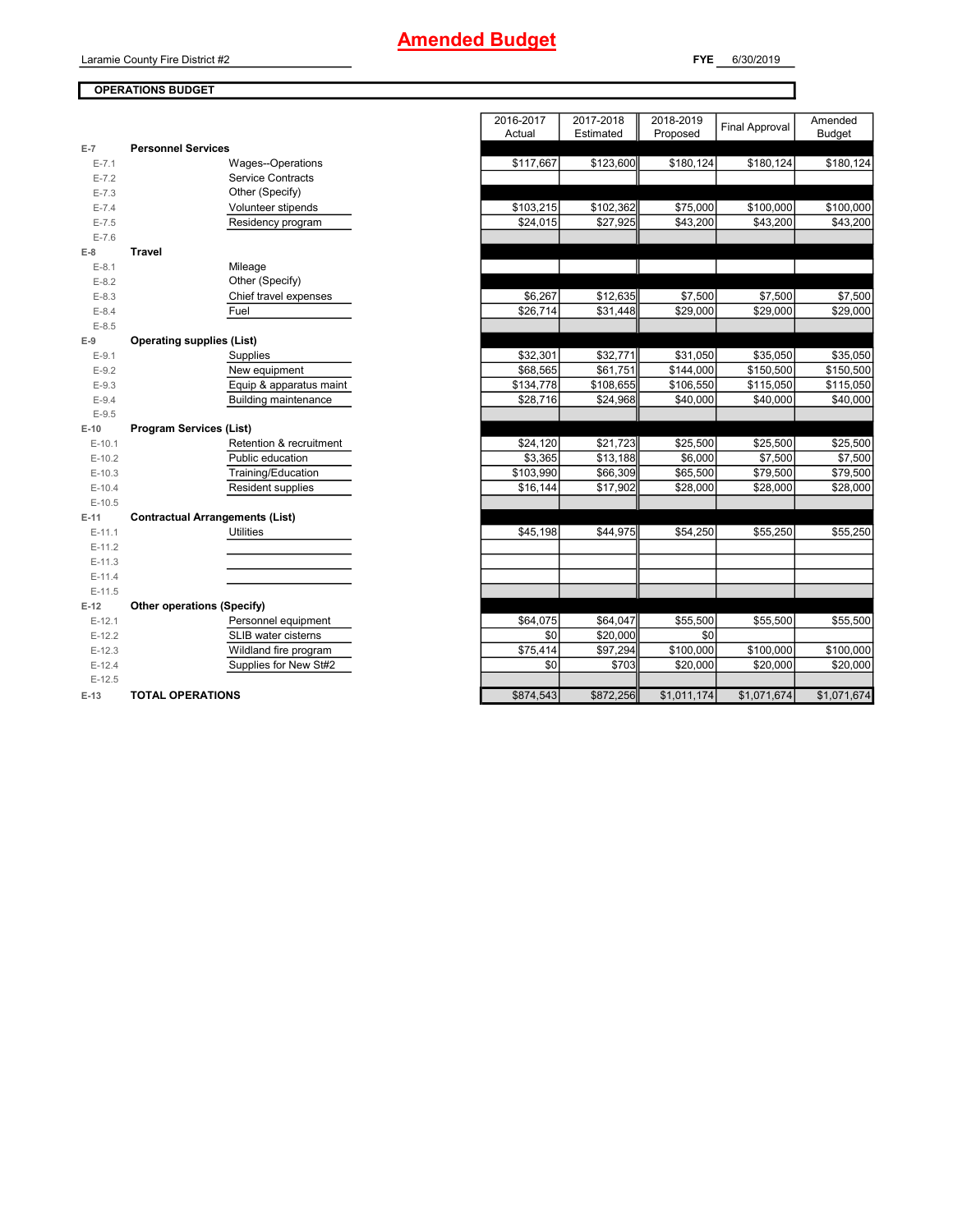## **Amended Budget**

Laramie County Fire District #2

**FYE** 6/30/2019

#### **INDIRECT COSTS BUDGET**

|          |                              | 2016-2017<br>Actual | 2017-2018<br>Estimated | 2018-2019<br>Proposed | Final Approval | Amended<br><b>Budget</b> |
|----------|------------------------------|---------------------|------------------------|-----------------------|----------------|--------------------------|
| $E-14$   | Insurance                    |                     |                        |                       |                |                          |
| $E-14.1$ | Liability                    | \$5,476             | \$5,560                | \$5,560               | \$5,560        | \$5,560                  |
| $E-14.2$ | Buildings and vehicles       | \$13,629            | \$17,206               | \$18,440              | \$18,440       | \$18,440                 |
| $E-14.3$ | Equipment                    |                     |                        |                       |                |                          |
| $E-14.4$ | Other (Specify)              |                     |                        |                       |                |                          |
| $E-14.5$ |                              |                     |                        |                       |                |                          |
| $E-14.6$ |                              |                     |                        |                       |                |                          |
| $E-14.7$ |                              |                     |                        |                       |                |                          |
| $E-15$   | Indirect payroll costs:      |                     |                        |                       |                |                          |
| $E-15.1$ | FICA (Social Security) taxes | \$15,981            | \$16,421               | \$17,180              | \$21,977       | \$21,977                 |
| $E-15.2$ | <b>Workers Compensation</b>  | \$29,664            | \$22,359               | \$35,232              | \$35,132       | \$35,132                 |
| $E-15.3$ | <b>Unemployment Taxes</b>    | \$869               | \$797                  | \$900                 | \$900          | \$900                    |
| $E-15.4$ | Retirement                   | \$32,416            | \$34,104               | \$40,405              | \$40,405       | \$40,405                 |
| $E-15.5$ | Health Insurance             | \$23,552            | \$29,881               | \$33,702              | \$33,702       | \$33,702                 |
| $E-15.6$ | Other (Specify)              |                     |                        |                       |                |                          |
| $E-15.7$ |                              |                     |                        |                       |                |                          |
| $E-15.8$ |                              |                     |                        |                       |                |                          |
| $E-15.9$ |                              |                     |                        |                       |                |                          |
| $E-16$   | <b>Depreciation Expenses</b> |                     |                        |                       |                |                          |
| $E-17$   | <b>TOTAL INDIRECT COSTS</b>  | \$121,586           | \$126,328              | \$151,419             | \$156,116      | \$156,116                |

#### **DEBT SERVICE BUDGET**

|         |                           | 2016-2017 | 2017-2018 | 2018-2019 | <b>Final Approval</b> | Amended       |
|---------|---------------------------|-----------|-----------|-----------|-----------------------|---------------|
|         |                           | Actual    | Estimated | Proposed  |                       | <b>Budget</b> |
| $D-1$   | <b>Debt Service</b>       |           |           |           |                       |               |
| $D-1.1$ | Principal                 | \$0       | \$0       | \$340,000 | \$340,000             | \$340,000     |
| $D-1.2$ | Interest                  | \$0       | \$0       | \$60,000  | \$60,000              | \$60,000      |
| $D-1.3$ | Fees                      | \$0       | \$2.253   | \$0       |                       | \$45,000      |
| $D-2$   | <b>TOTAL DEBT SERVICE</b> | \$0       | \$2,253   | \$400,000 | \$400,000             | \$445,000     |